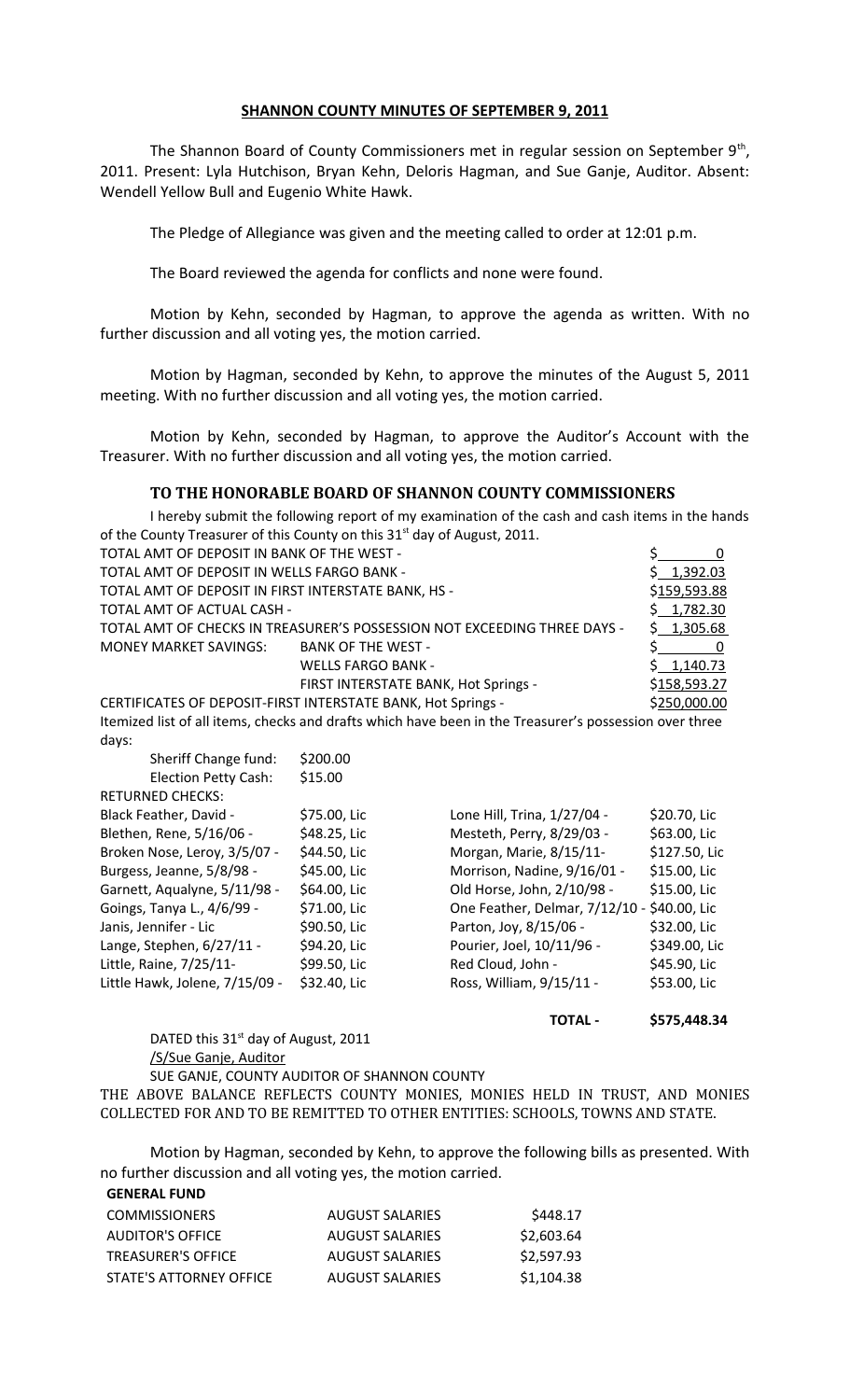| DIRECTOR OF EQUALIZATION         | <b>AUGUST SALARIES</b>         | \$1,429.84  |
|----------------------------------|--------------------------------|-------------|
| <b>REGISTER OF DEEDS</b>         | <b>AUGUST SALARIES</b>         | \$1,562.95  |
| <b>VETERANS SERVICES</b>         | <b>AUGUST SALARIES</b>         | \$794.18    |
| <b>SHERIFF'S OFFICE</b>          | <b>AUGUST SALARIES</b>         | \$2,336.74  |
| <b>AT&amp;T MOBILITY</b>         | <b>TELEPHONE</b>               | \$129.47    |
| <b>BEST WESTERN RAMKOTA</b>      | <b>TRAVEL</b>                  | \$93.00     |
| CAROL BUTZMAN CONSULTING         | MI                             | \$349.80    |
| <b>CENTURY BUSINESS</b>          | <b>COPIER</b>                  | \$28.02     |
| <b>CULLIGAN</b>                  | <b>SUPPLY</b>                  | \$15.25     |
| <b>DEPT OF REVENUE</b>           | <b>INMATE</b>                  | \$45.00     |
| FEEHAN & CLINE PC                | <b>CAAF</b>                    | \$549.40    |
| <b>GOLDEN WEST</b>               | <b>TELEPHONE</b>               | \$264.76    |
| HAGMAN, DELORIS                  | <b>TRAVEL</b>                  | \$35.52     |
| <b>KEHN, BRYAN</b>               | <b>TRAVEL</b>                  | \$66.60     |
| <b>LAKOTA COUNTRY TIMES</b>      | <b>PUBLISHING</b>              | \$734.80    |
| <b>LEWIS &amp; CLARK BHS</b>     | MI                             | \$149.00    |
| MARTINEZ, AUDREY L               | <b>TRAVEL</b>                  | \$26.64     |
| <b>OGLALA SIOUX TRIBE</b>        | <b>RENT</b>                    | \$200.00    |
| PENNINGTON COUNTY AUDITOR        | MI                             | \$96.00     |
| PENNINGTON CO STATE'S ATTY       | MI                             | \$400.00    |
| <b>US POSTAL SERVICE</b>         | <b>BOX RENT</b>                | \$76.00     |
| <b>QUILL CORPORATION</b>         | <b>SUPPLY</b>                  | \$39.13     |
| <b>RAPID LUBE</b>                | <b>CAR MAINT</b>               | \$50.95     |
| SKINNER, MATTHEW                 | <b>CAAF</b>                    | \$43.88     |
| <b>STATE TREASURER</b>           | MI                             | \$780.00    |
| <b>VERIZON WIRELESS</b>          | <b>CELL PHONE</b>              | \$31.91     |
| WHITE HAWK, EUGENIO              | <b>TRAVEL</b>                  | \$69.56     |
| YANKTON COUNTY SHERIFF           | MI                             | \$25.00     |
| YELLOW BULL, WENDELL             | <b>TRAVEL</b>                  | \$47.36     |
| <b>WITNESS</b>                   | <b>WITNESS FEE</b>             | \$15.92     |
| HUTCHISON, LYLA                  | <b>TRAVEL</b>                  | \$59.20     |
|                                  | <b>GENERAL FUND TOTAL</b>      | \$17,300.00 |
| <b>ROAD &amp; BRIDGE</b>         |                                |             |
| <b>ROAD &amp; BRIDGE</b>         | <b>AUGUST SALARIES</b>         | \$8,093.79  |
| A & B WELDING                    | <b>REPAIR</b>                  | \$38.44     |
| <b>AT&amp;T MOBILITY</b>         | <b>TELEPHONE</b>               | \$94.30     |
| <b>BUTLER MACHINERY CO</b>       | <b>REPAIR</b>                  | \$139.69    |
| <b>CULLIGAN</b>                  | <b>SUPPLY</b>                  | \$20.50     |
| <b>GENERAL STORE</b>             | SUPPLY;REPAIR                  | \$587.22    |
| <b>GOLDEN WEST</b>               | <b>TELEPHONE</b>               | \$0.96      |
| <b>GREAT PLAINS COMMUNICATIO</b> | <b>TELEPHONE</b>               | \$161.49    |
| <b>GREAT WESTERN TIRE INC.</b>   | <b>REPAIR</b>                  | \$3,452.40  |
| PINE VALLEY ECO PRODUCTS         | <b>SUPPLY</b>                  | \$1,875.78  |
| <b>HOT SPRINGS ACE</b>           | <b>REPAIR</b>                  | \$114.69    |
| <b>HUSKER AUTO PARTS</b>         | SUPPLY;REPAIR                  | \$377.51    |
| LACREEK ELECTRIC ASSOC           | <b>UTILITY</b>                 | \$334.84    |
| <b>MARTIN AUTO PARTS</b>         | <b>SUPPLY</b>                  | \$50.00     |
| <b>MCI COMM SERVICE</b>          | <b>TELEPHONE</b>               | \$45.30     |
| <b>QUILL CORPORATION</b>         | <b>SUPPLY</b>                  | \$103.28    |
| <b>RCC WESTERN STORES</b>        | <b>CLOTHING</b>                | \$40.00     |
| RITEC INDUSTRIAL PRODUCTS        | <b>SUPPLY</b>                  | \$358.00    |
| SIOUX NATION SHOPPING CTR        | <b>SUPPLY</b>                  | \$38.97     |
| <b>TRUE VALUE</b>                | <b>SUPPLY</b>                  | \$65.76     |
| <b>WESTCO</b>                    | <b>FUEL</b>                    | \$5,677.25  |
|                                  | <b>ROAD &amp; BRIDGE TOTAL</b> | \$21,670.17 |
|                                  |                                |             |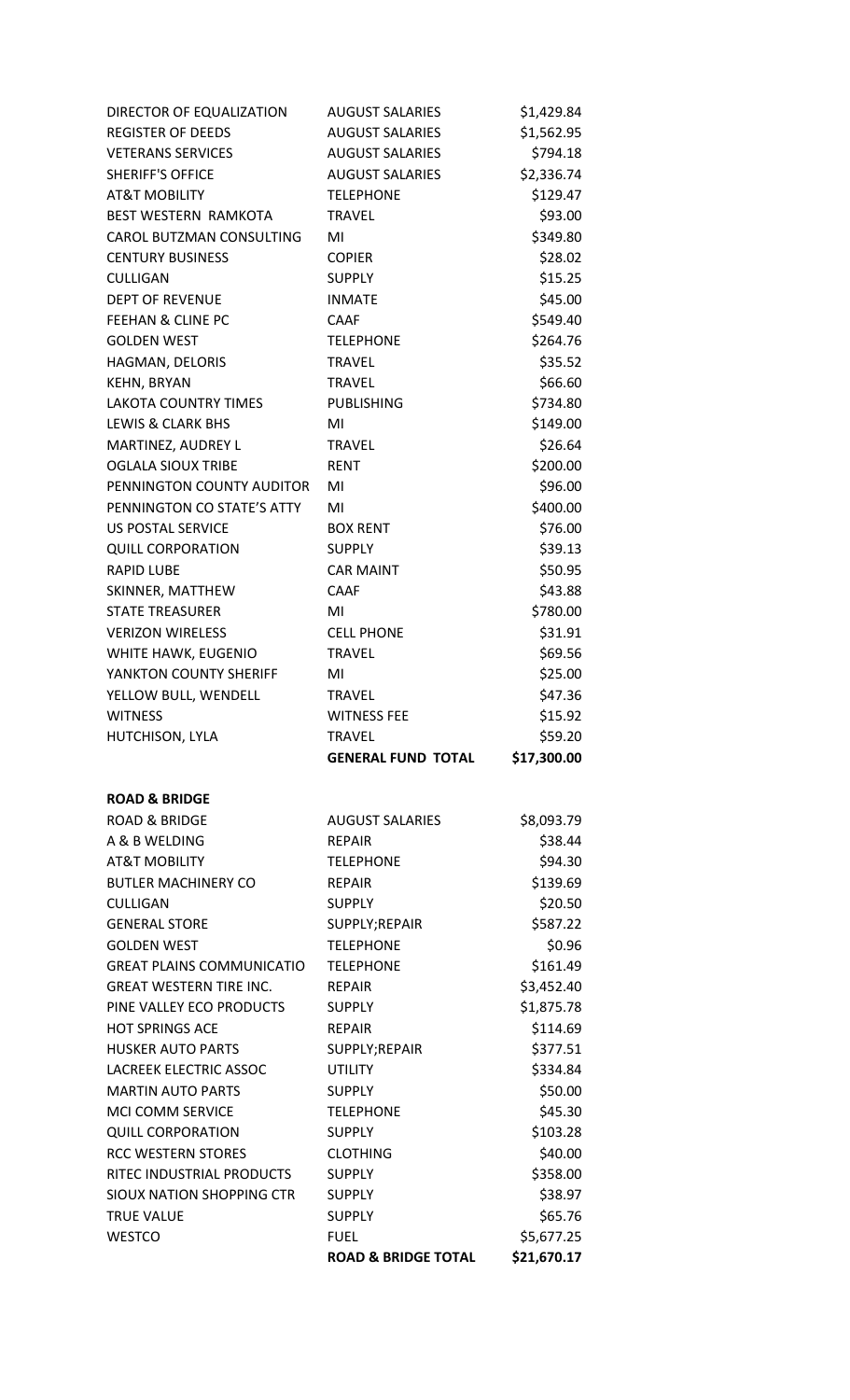| <b>CORONER</b>  |                      |          |
|-----------------|----------------------|----------|
| AUDREY MARTINEZ | AUGUST SALARIES      | \$301.92 |
|                 | <b>CORONER TOTAL</b> | \$301.92 |
|                 |                      |          |

## **GRAND TOTAL \$39,272.09**

Motion by Hagman, seconded by Kehn, to express condolences to the family of Deborah Rooks-Cook and acknowledge appreciation for her years of service to Shannon County as a Commissioner, Veterans Services Officer, Coroner and Deputy Coroner. With no further discussion and all voting yes, the motion carried.

Veterans Services Officer Archie Hopkins' monthly report was reviewed and placed on file.

Motion by Kehn, seconded by Hagman, to utilize funds allocated to Shannon County by SDSU to pay 50% of the unfunded existing 4H / Youth Development PA position in the Pine Ridge Extension Office. With no further discussion and all voting yes, the motion carried.

Fuel quotes were presented as follows:

| $(8-22-11)$     | 500 Gal Unleaded Gas | 1,200 Gal #2 Red Diesel |
|-----------------|----------------------|-------------------------|
| WESTCO:         | \$3.426 PER GALLON   | \$3.329 PER GALLON      |
| PINE RIDGE OIL: | No Response          | No Response             |
| NELSON'S:       | \$3.49 PER GALLON    | \$3.38 PER GALLON       |

Motion by Hagman, seconded by Kehn, to accept the bid of Westco for 500 gal. of unleaded gas at \$3.426 per gal. and 1,200 gal. of #2 red diesel at \$3.329 per gal. as the low bids. With no further discussion and all voting yes, the motion carried.

Eugenio White Hawk entered the meeting at 12:35 p.m.

Discussion was held on work done on Gordon, Steele and Temple Roads. The formula for distributing motor vehicle revenues was also questioned; the Auditor will check on the distribution.

Wendell Yellow Bull entered the meeting at 12:55 p.m.

Frank Maynard, Emergency Management, met with the Board to seek approval for an update to the County Pre-Disaster Mitigation Plan which will require a 75/25% grant match. June of 2013 is the deadline to implement new PDM plans and discussion was held on what types of projects would be included. Motion by Hagman, seconded by Kehn, to approve the grant application for the PDM plan which will fund 75% to the county's 25% in-kind match and authorize the chairman to sign the corresponding commitment letter. With no further discussion and all voting yes, the motion carried.

The hearing on the 2012 Budget was held as advertised. Discussion was held on possible budget cuts. Motion by Yellow Bull, seconded by Hagman, to approve the 2012 Annual Budget with the following changes and Resolution:

General Fund: Judicial System from \$700 to \$0; State's Attorney from \$28,145 to \$42,045; Court Appointed Attorney from \$1,600 to \$0; Total General Government from \$276,600 to \$288,200; County Jail from \$2,600 to \$0; Juvenile Care from \$500 to \$0; Total Public Safety from \$82,335 to \$79,235; Support of Poor from \$500 to \$0; Mental Illness Board from \$14,000 to \$10,000; Total Health & Welfare from \$27,000 to \$22,500; Weed Control from \$4,000 to \$0; Total Conservation of Natural Resources from \$4,000 to \$0; Cash Balance Applied from \$32,011 to \$29,637; Current Property Tax Levy from \$219,282 to \$221,656; Net Total Taxes from \$226,447 to \$228,821. With no further discussion and all voting yes, the motion carried.

## **SHANNON COUNTY RESOLUTION #2011-08 ADOPTION OF ANNUAL BUDGET FOR SHANNON COUNTY, SOUTH DAKOTA**